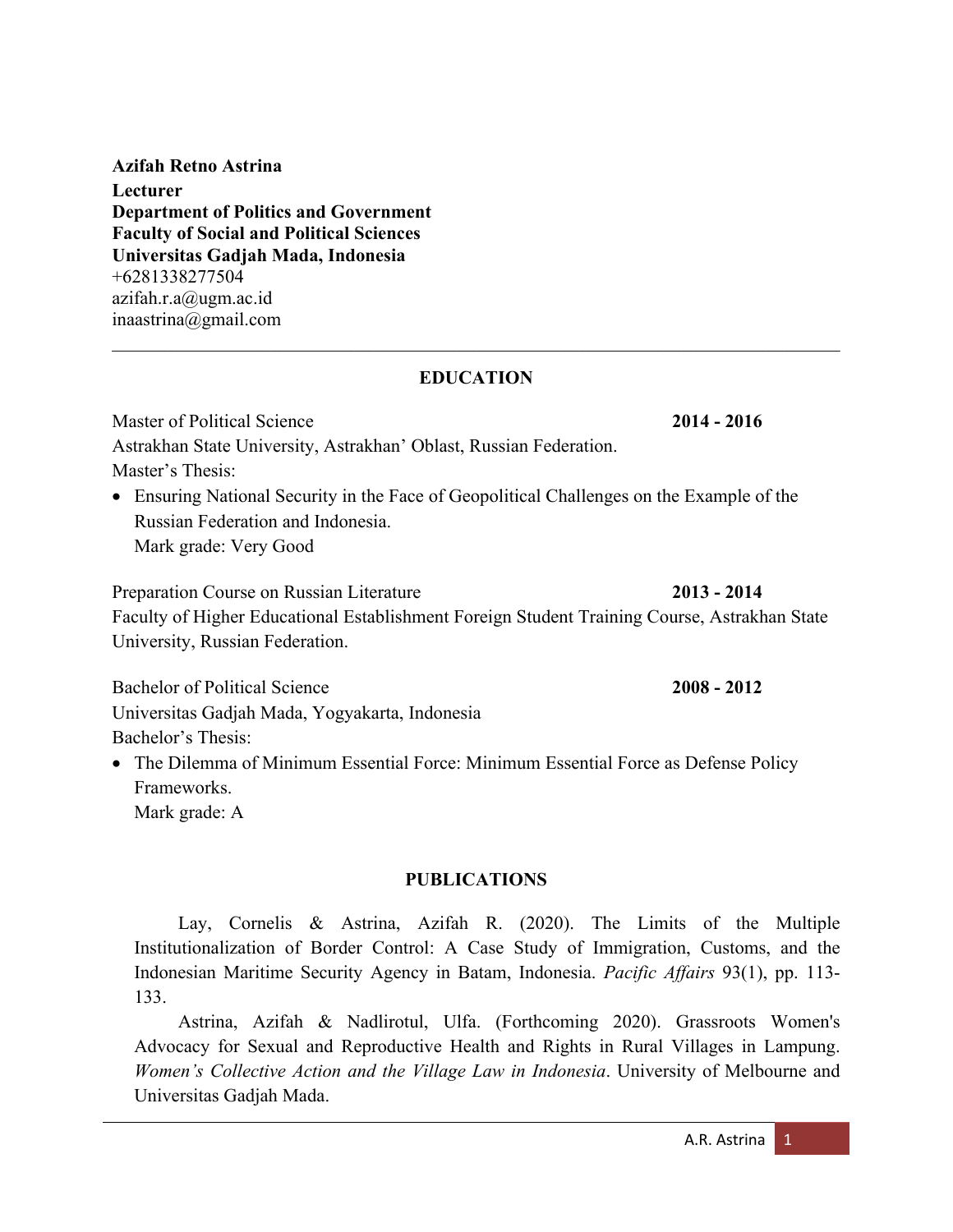Astrina, Azifah R. (2016). Ensuring National Security in the face of Geopolitical Challenges: The Case of Russian Federation and the Republic of Indonesia [Master Thesis, with original title: Обеспечение национальной безопасности в условиях геополитических вызовов (на примере: Российский Федерации и Республики Индонезии)]. Astrakhan': Astrakhan State University.

Astrina, Azifah R. (2012). The Dilemma of Minimum Essential Force: Minimum Essential Force as a Defense Policy Frameworks [Undergraduate Thesis]. Yogyakarta: University of Gadjah Mada.

#### **RESEARCH EXPERIENCE**

#### **March 2019 – present**

Women Collective Action and the Village Law

Principal Investigators: Dr. Rachael Diprose (University of Melbourne) and Dr. Amalinda Savirani (Universitas Gadjah Mada)

Funding: Australian Department of Foreign Affairs and Trade in collaboration with

University of Melbourne and Universitas Gadjah Mada.

#### **March – November 2018**

Structural Hole: Brokering the Border in North Sulawesi

Principal Investigators: Prof. Cornelis Lay

Funding: Faculty of Social and Political Sciences, Universitas Gadjah Mada

- Astrina, A. et al. (2019). *Regional Citizenship Modeling in Indonesia and the Philippines Border Region in Northern Sulawesi* [Policy Brief]. Submitted to North Sulawesi Provincial Government and Research, Publication, and Community Service Unit at the Faculty of Social and Political Sciences, Universitas Gadjah Mada.
- Astrina, A. et al. (2018). *Structural Holes: Brokering the Border in North Sulawesi* [Research report]. Submitted to Research Publication, and Community Service Unit at the Faculty of Social and Political Sciences, Universitas Gadjah Mada.

## **January - December 2018**

Power Dynamics and Brokerage in Indonesia's Frontier Regions:

The Case of Riau Province and Riau Islands Province

Principal Investigators: Dr. Rachael Diprose (University of Melbourne) and Dr. Najib Azca (Universitas Gadjah Mada)

Funding: University of Melbourne in collaboration with Universitas Gadjah Mada.

## **January 2017 – December 2018**

Managing the Border Beyond the Borderland: A Case of Airport and Seaport Management at Kualanamu and Adisutjipto International Airport, and Batam Center Seaport

Principal Investigators: Prof. Cornelis Lay

Funding: Directorate General of Science & Technology Resource and Higher Education within Ministry of Research, Technology and Higher Education.